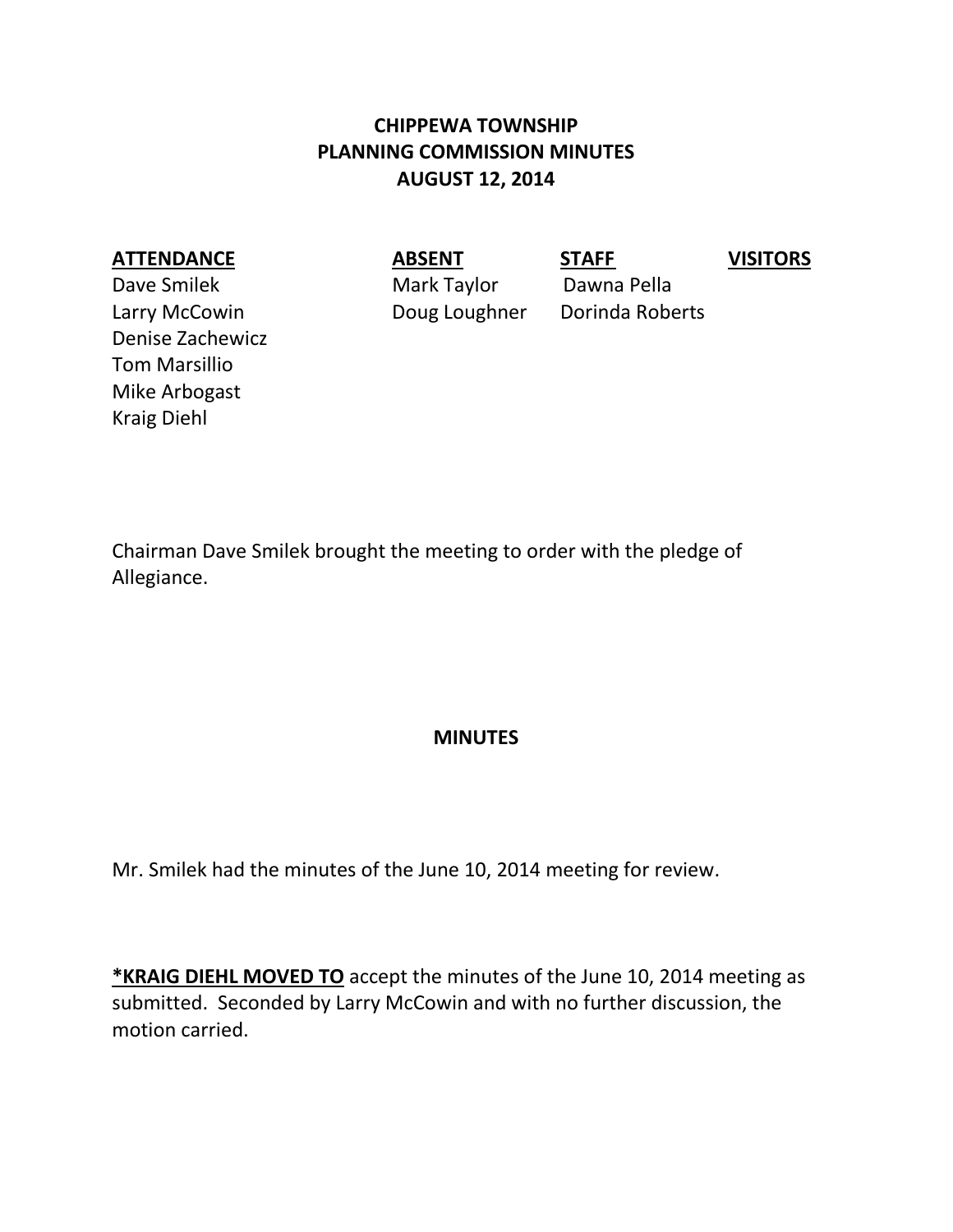## **ITEMS FOR DISCUSSION**

**1. KNOPICK PLAN OF SUBDIVISON –** This plan is a subdivision and parcel consolidation. The Knopick's are proposing to subdivide 0.554 acres from tax parcel # 57—025-0526 (which is split between two of the Township's zoning districts) and combine this with adjacent tax parcel # 57-025-0506 (which is in the Township's C -1 Neighborhood Commercial Zoning District.).

There are three items that need to be addressed per Jim Culler, i.e. boundary closure computations for each lot need to be submitted, verification of storm lines, and location of the stream that crosses lot 9.

Being that the Knopick's own tax parcel # 57-025-0505 , it is recommended that a note be added to the proposed Plan of Lot Revision indicating that if the Knopick's sell either of the tax parcels a suitable easement for the portion of parking area on tax parcel 57-025-0505 will be provided.

**\*DENISE ZACHEWICZ MOVED TO** recommend to the Supervisors approval of the Knopiick Plan, contingent upon the Engineers comments being addressed. Seconded by Mike Arbogast, the motion carried.